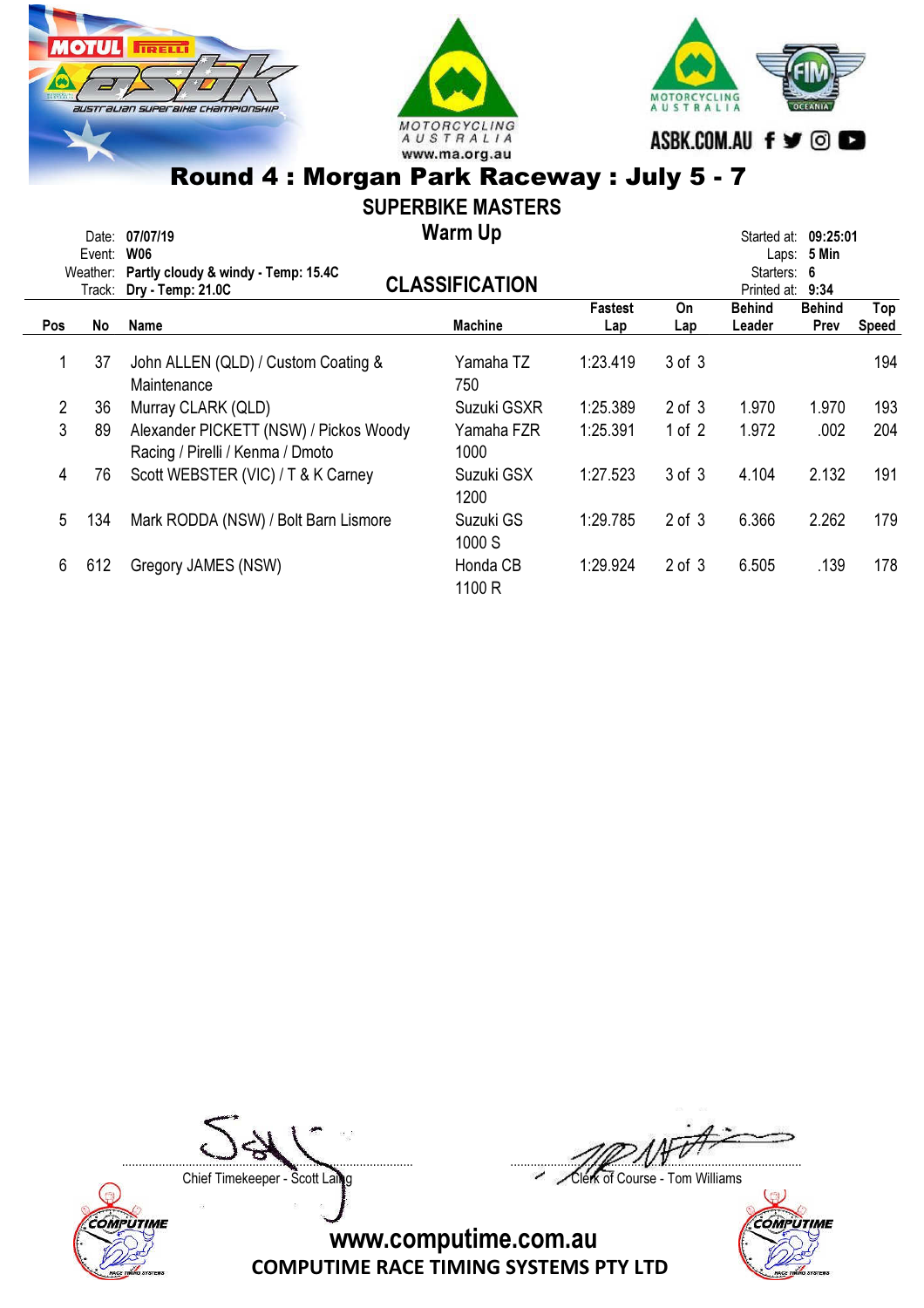

| Event: W06 | Date: 07/07/19<br>Weather: Partly cloudy & windy - Temp: 15.4C<br>Track: Dry - Temp: 21.0C | <b>Warm Up</b><br><b>LAP TIMES</b> | Started at: 09:25:01<br>Laps: $5$ Min<br>Starters: 6<br>Printed at: 9:34 |                  |  |  |
|------------|--------------------------------------------------------------------------------------------|------------------------------------|--------------------------------------------------------------------------|------------------|--|--|
| No Name    |                                                                                            | Lap 1                              | Lap <sub>2</sub>                                                         | Lap <sub>3</sub> |  |  |
|            | 36 Murray CLARK (QLD)                                                                      |                                    | 1:26.582 1:25.389 1:48.313                                               |                  |  |  |
|            | 37 John ALLEN (QLD)                                                                        |                                    | 1:33.279 1:25.789 1:23.419                                               |                  |  |  |
|            | 76 Scott WEBSTER (VIC)                                                                     |                                    | 1:32.779 1:27.597 1:27.523                                               |                  |  |  |
|            | 89 Alexander PICKETT (NSW)                                                                 |                                    | 1:25.391 1:36.578                                                        |                  |  |  |
|            | 134 Mark RODDA (NSW)                                                                       |                                    | 1:32.227 1:29.785 1:32.633                                               |                  |  |  |
|            |                                                                                            |                                    |                                                                          |                  |  |  |

612 Gregory JAMES (NSW) 2012 1:31.196 1:29.924 1:32.100



....................................................................................... .......................................................................................

Chief Timekeeper - Scott Laing Chief Timekeeper - Scott Laing

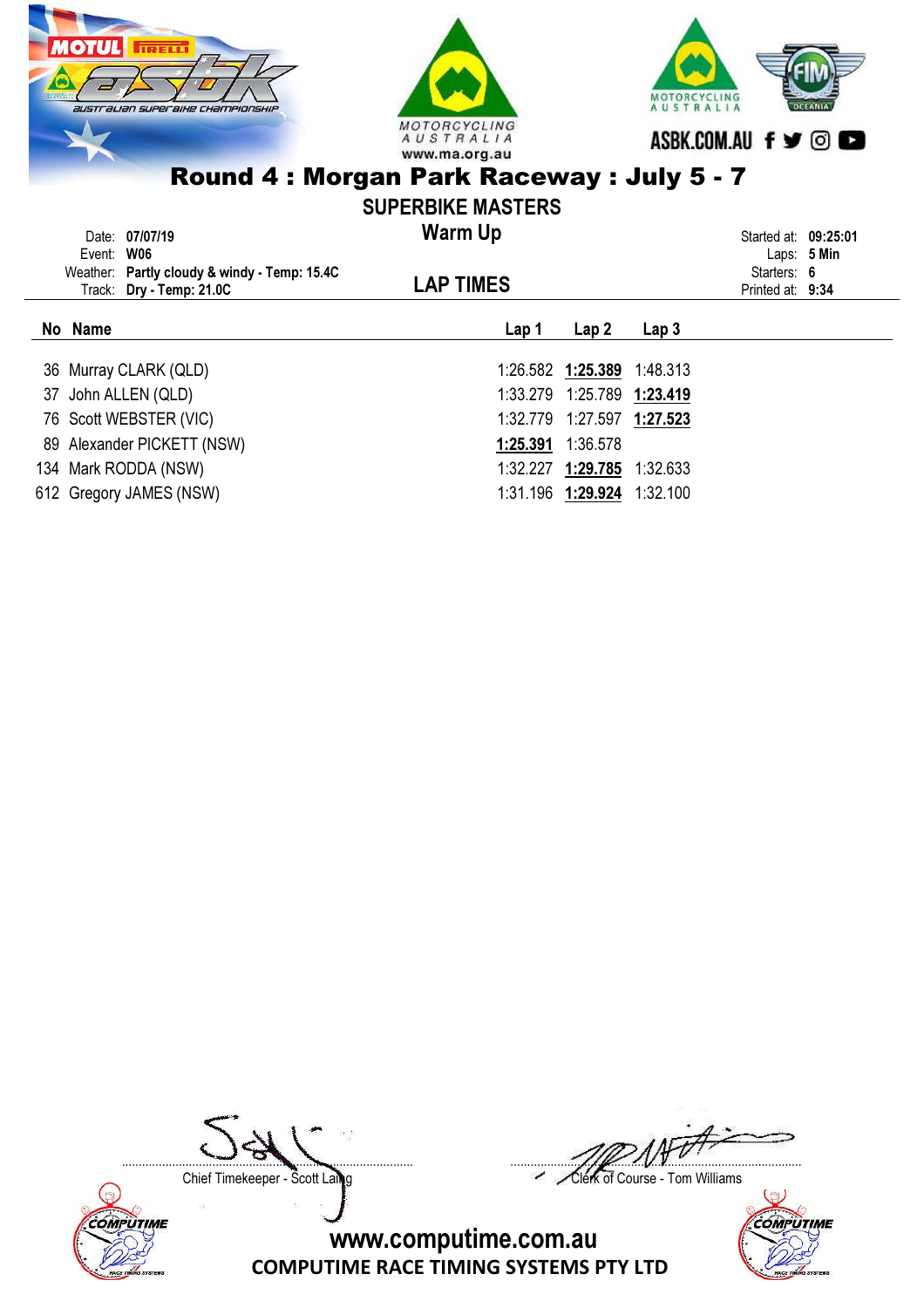





### SUPERBIKE MASTERS

Warm Up

|                             | 07/07/19<br>Date:                            |         |         |                |     | <b>Warm Up</b>     |                            |                                  |             | Started at: 09:25:01 |     |
|-----------------------------|----------------------------------------------|---------|---------|----------------|-----|--------------------|----------------------------|----------------------------------|-------------|----------------------|-----|
|                             | <b>W06</b><br>Event:                         |         |         |                |     |                    |                            |                                  |             | Laps: 5 Min          |     |
|                             | Weather: Partly cloudy & windy - Temp: 15.4C |         |         |                |     | <b>SPLIT TIMES</b> |                            |                                  |             | Starters: 6          |     |
|                             | Track: Dry - Temp: 21.0C                     |         |         |                |     |                    |                            |                                  | Printed at: | 9:34                 |     |
| Lap                         | Split 1                                      | Split 2 | Split 3 | Lap Time       | Spd | Lap                | Split 1                    | Split 2                          | Split 3     | Lap Time             | Spd |
| 36 Murray CLARK (QLD) (2nd) |                                              |         |         |                |     |                    |                            | 89 Alexander PICKETT (NSW) (3rd) |             |                      |     |
|                             | 35.348                                       | 29.741  | 27.086  | 1:32.175       |     | 1                  | 47.910                     | 30.613                           | 28.144      | 1:46.667             |     |
| 2                           | 31.018                                       | 29.155  | 26.409  | 1:26.582       | 193 | 2                  | 31.310                     | 28.272                           | 25.809      | 1:25.391             | 176 |
| 3                           | 30.853                                       | 28.267  | 26.269  | 1:25.389       | 189 | 3                  | 29.099                     | 27.812                           | 39.667      | 1:36.578 P 204       |     |
| 4                           | 30.299                                       | 28.192  | 49.822  | 1:48.313 P 189 |     |                    |                            |                                  |             |                      |     |
|                             |                                              |         |         |                |     |                    | 134 Mark RODDA (NSW) (5th) |                                  |             |                      |     |
| 37                          | John ALLEN (QLD) (1st)                       |         |         |                |     | 1                  | 46.753                     | 32.515                           | 29.250      | 1:48.518             |     |
|                             | 44.031                                       | 32.440  | 28.399  | 1:44.870       |     | 2                  | 31.899                     | 31.610                           | 28.718      | 1:32.227             | 173 |
| 2                           | 33.321                                       | 31.600  | 28.358  | 1:33.279       | 169 | 3                  | 31.940                     | 30.155                           | 27.690      | 1:29.785             | 173 |
| 3                           | 29.673                                       | 28.965  | 27.151  | 1:25.789       | 191 | 4                  | 32.271                     | 32.066                           | 28.296      | 1:32.633             | 179 |
| 4                           | 28.733                                       | 28.578  | 26.108  | 1:23.419       | 194 |                    |                            |                                  |             |                      |     |
|                             |                                              |         |         |                |     |                    |                            | 612 Gregory JAMES (NSW) (6th)    |             |                      |     |
|                             | 76 Scott WEBSTER (VIC) (4th)                 |         |         |                |     |                    | 46.722                     | 33.731                           | 29.316      | 1:49.769             |     |
|                             | 45.081                                       | 32.935  | 28.452  | 1:46.468       |     | 2                  | 32.039                     | 30.493                           | 28.664      | 1:31.196             | 178 |
| 2                           | 32.571                                       | 32.421  | 27.787  | 1:32.779       | 187 | 3                  | 32.100                     | 30.290                           | 27.534      | 1:29.924             | 166 |
| 3                           | 30.977                                       | 29.562  | 27.058  | 1:27.597       | 182 | 4                  | 32.108                     | 31.631                           | 28.361      | 1:32.100             | 174 |
| 4                           | 30.904                                       | 29.739  | 26.880  | 1:27.523       | 191 |                    |                            |                                  |             |                      |     |



....................................................................................... .......................................................................................

Chief Timekeeper - Scott Laing Chief Timekeeper - Scott Laing



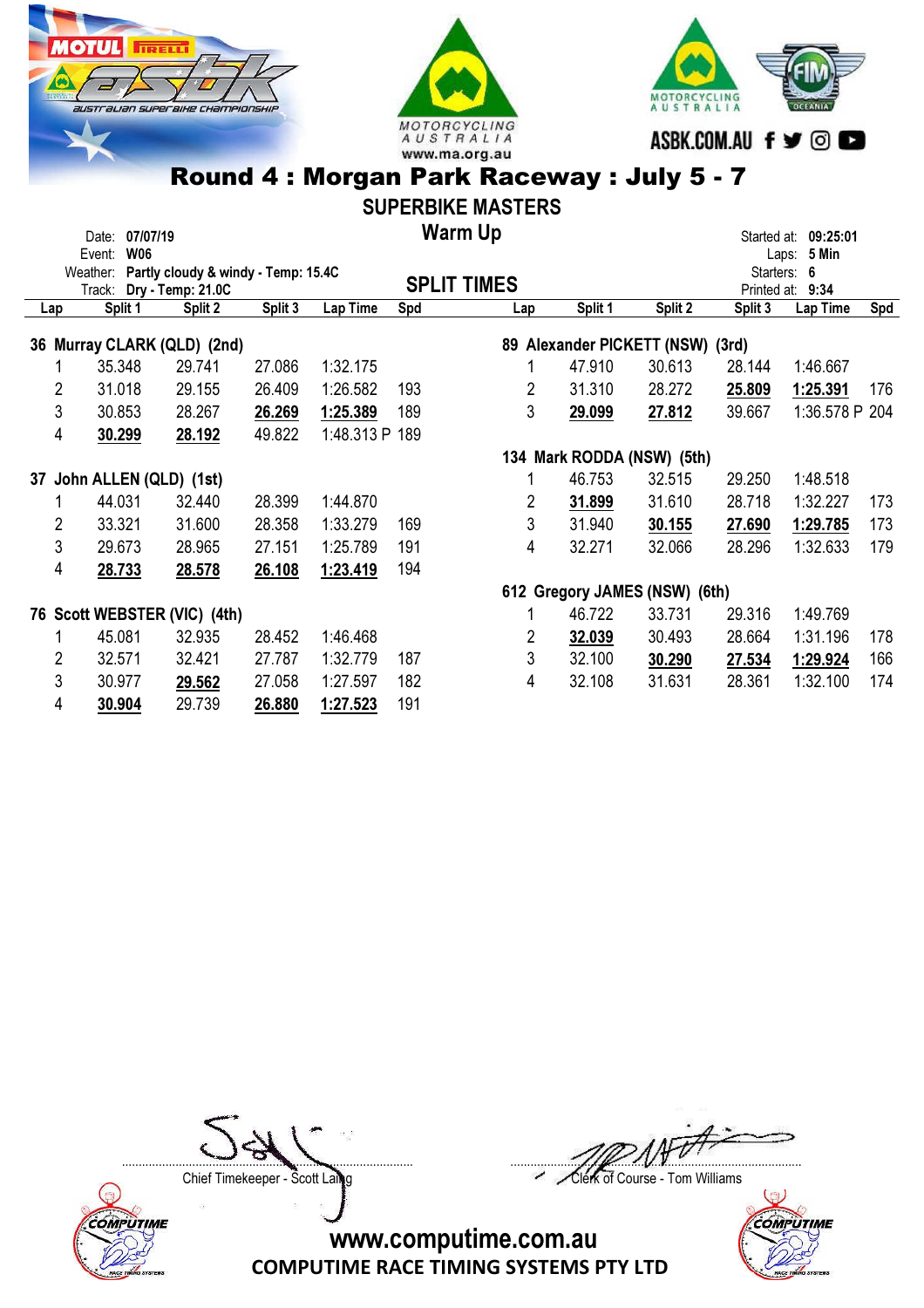



### SUPERBIKE MASTERS

Warm Up Date: 07/07/19 Started at: 09:25:01

| Event: W06<br>Event. vive<br>Weather: Partly cloudy & windy - Temp: 15.4C<br>FASTEST LAPS SEQUENCE |                            | Laps: $5$ Min<br>Starters: 6<br>Printed at: 9:34 |                |           |
|----------------------------------------------------------------------------------------------------|----------------------------|--------------------------------------------------|----------------|-----------|
| Race<br>Time                                                                                       | No Name                    | <b>Machine</b>                                   | Fastest<br>Lap | On<br>Lap |
| 2:58.757                                                                                           | 36 Murray CLARK (QLD)      | Suzuki GSXR                                      | 1:26.582       |           |
| 3:12.058                                                                                           | 89 Alexander PICKETT (NSW) | Yamaha FZR 1000                                  | 1:25.391       |           |
| 4:24.146                                                                                           | 36 Murray CLARK (QLD)      | Suzuki GSXR                                      | 1:25.389       |           |
| 6:07.357                                                                                           | 37 John ALLEN (QLD)        | Yamaha TZ 750                                    | 1:23.419       | 3         |
|                                                                                                    |                            |                                                  |                |           |



....................................................................................... .......................................................................................

Chief Timekeeper - Scott Laing Chief Timekeeper - Scott Laing

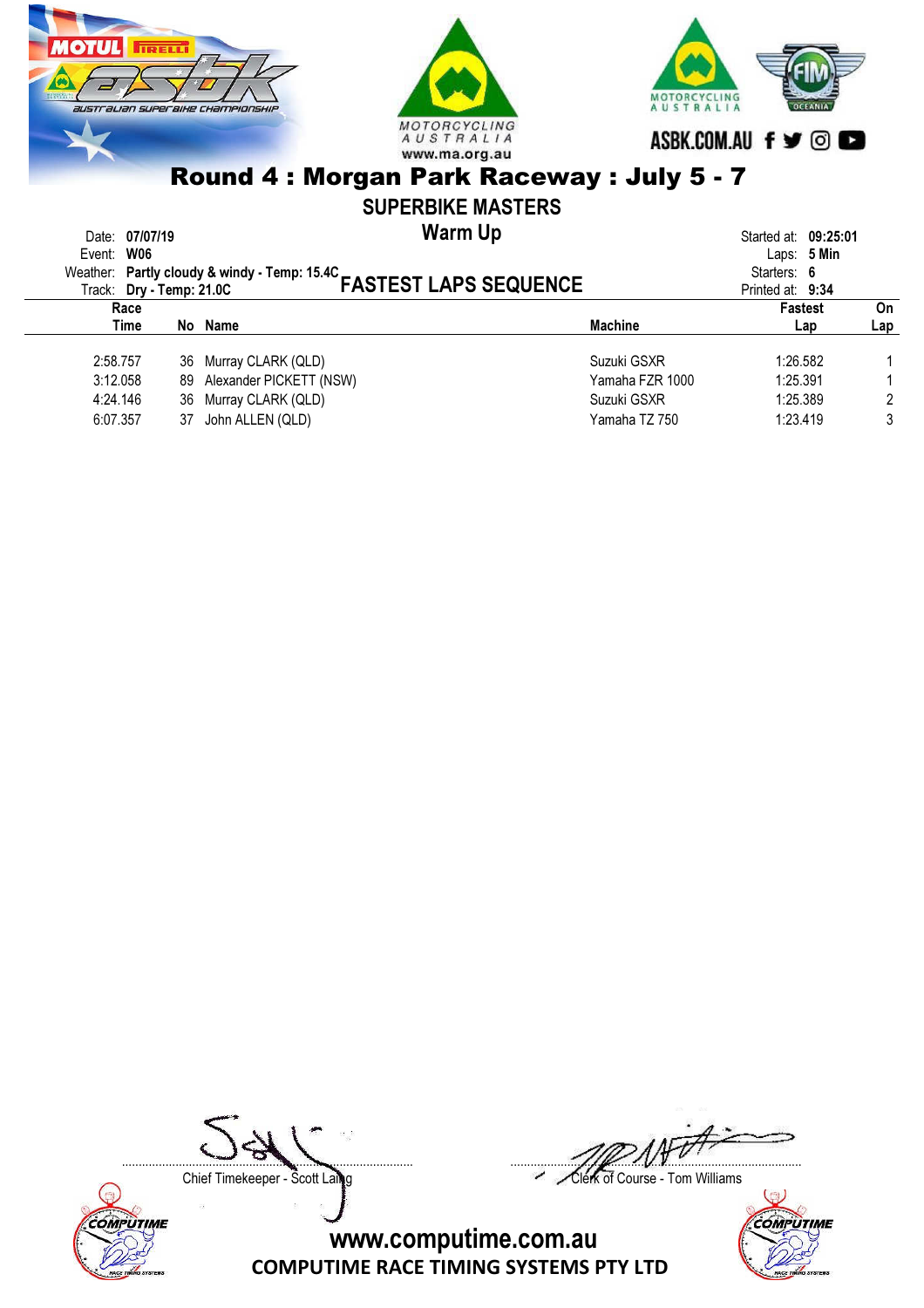





## SUPERBIKE MASTERS

Warm Up

|         | Date: 07/07/19                               |        |            | Warm Up                   |            |            |                   | Started at: 09:25:01 |                |
|---------|----------------------------------------------|--------|------------|---------------------------|------------|------------|-------------------|----------------------|----------------|
|         | Event: W06                                   |        |            |                           |            |            |                   | Laps: 5 Min          |                |
|         | Weather: Partly cloudy & windy - Temp: 15.4C |        |            |                           |            |            |                   | Starters: 6          |                |
|         | Track: Dry - Temp: 21.0C                     |        |            | <b>BEST PARTIAL TIMES</b> |            |            |                   | Printed at: 9:34     |                |
| Split 1 |                                              |        | Split 2    |                           | Split 3    | <b>LAP</b> |                   |                      |                |
| Pos     | Name                                         | Time   | Name       | Time                      | Name       | Time       | Name              | Ideal                | <b>Fastest</b> |
|         |                                              |        |            |                           |            |            |                   |                      |                |
|         | 1 J. ALLEN                                   | 28.733 | A. PICKETT | 27.812                    | A. PICKETT | 25.809     | A. PICKETT        | 1:22.720             | 1:25.391       |
|         | 2 A. PICKETT                                 | 29.099 | M. CLARK   | 28.192                    | J. ALLEN   | 26.108     | J. ALLEN          | 1:23.419             | 1:23.419       |
|         | 3 M. CLARK                                   | 30.299 | J. ALLEN   | 28.578                    | M. CLARK   | 26.269     | <b>M. CLARK</b>   | 1:24.760             | 1:25.389       |
|         | 4 S. WEBSTER                                 | 30.904 | S. WEBSTER | 29.562                    | S. WEBSTER | 26.880     | <b>S. WEBSTER</b> | 1:27.346             | 1:27.523       |
|         | 5 M. RODDA                                   | 31.899 | M. RODDA   | 30.155                    | G. JAMES   | 27.534     | <b>M. RODDA</b>   | 1:29.744             | 1:29.785       |
|         | 6 G. JAMES                                   | 32.039 | G. JAMES   | 30.290                    | M. RODDA   | 27.690     | <b>G. JAMES</b>   | 1:29.863             | 1:29.924       |
|         |                                              |        |            |                           |            |            |                   |                      |                |



....................................................................................... .......................................................................................

Chief Timekeeper - Scott Laing Chief Timekeeper - Scott Laing